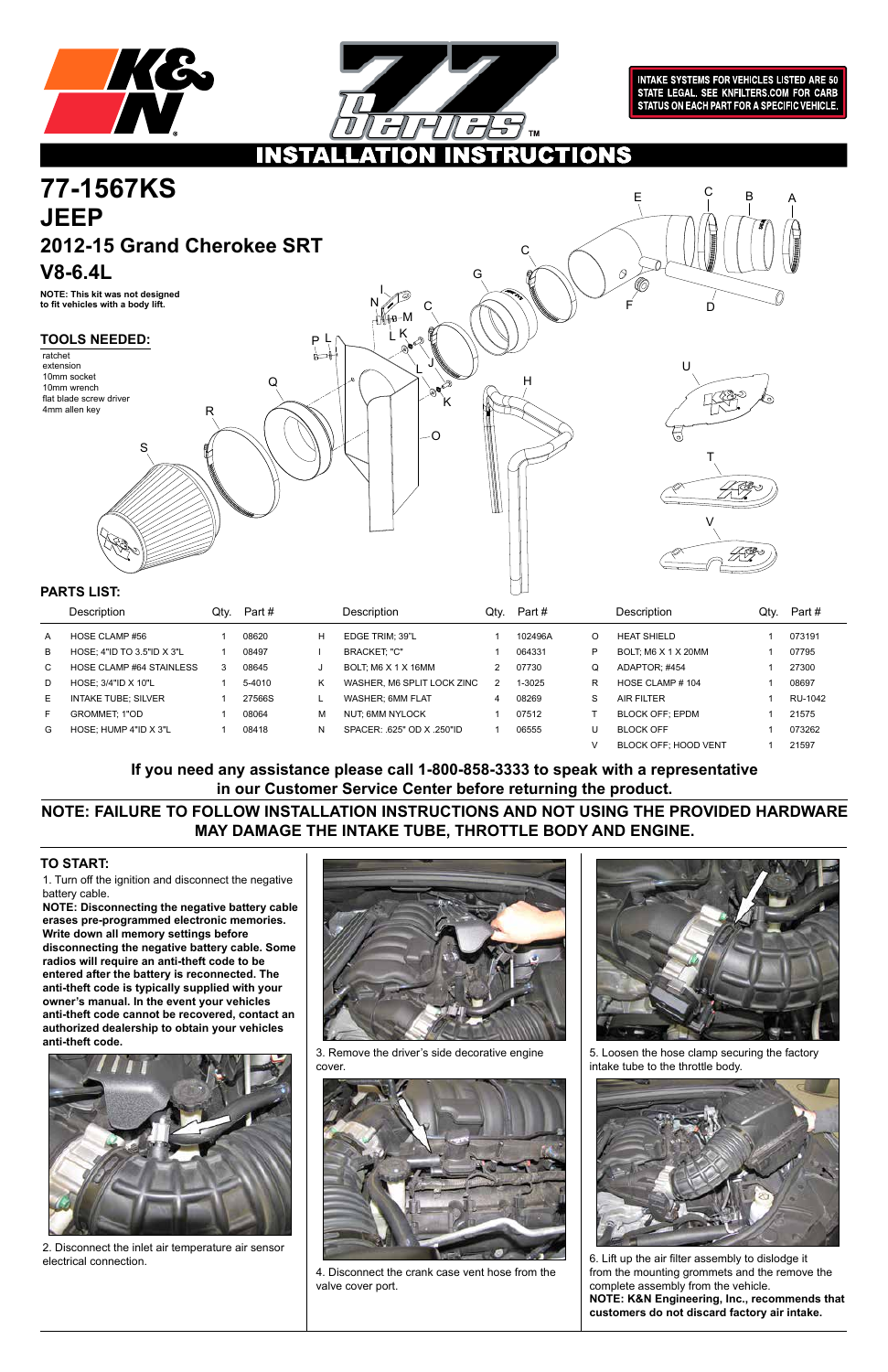# **Continued INSTALLATION INSTRUCTIONS**



7. Lift out and remove the inlet air diverter tray from the vehicle.



8. Remove the retaining clip that secures the windshield washer bottle to the core support. **NOTE: The retaining clip will be reused in a later step.**



9. Remove the core support bolt shown. **NOTE: This bolt will be reused in the next step.**



10. Install the provided heat shield mounting bracket onto the core support and secure with the factory bolt from the previous step.



11. Secure the windshield washer bottle to the core support using the factory retaining clip from step #8.



12. Install the filter adapter into the heat shield and secure with the provided hardware.



13. Install the edge trim onto the heat shield as shown.

**NOTE: Some trimming of the edge trim will be necessary.**



14. Remove one of the factory mounting grommets from the air filter housing assembly as shown.



15. Install the factory mounting grommet into the heat shield as shown.



16. Install the heat shield assembly into the vehicle so the mounting grommet slides onto the inner most mounting stud. Align the heat shield with the mounting bracket and then secure with the spacer and hardware provided.

**NOTE: Be sure to place the spacer between the bracket and heat shield.**



17. Install the step coupler (08497) onto the throttle body and secure with the provided hose clamp.



18. Install the provided coupler (08418) onto the filter adapter and secure with the provided hose clamp.



19. Remove the inlet air temperature sensor from the factory intake tube.



20. Install the provided grommet into the K&N® intake tube. Remove the O-ring from the inlet air temperature sensor and then install the sensor into the grommet as shown.



21. Install the K&N® intake tube into the hump coupler and then into the straight coupler, adjust the intake tube for best fit and then secure with the provided hose clamps.